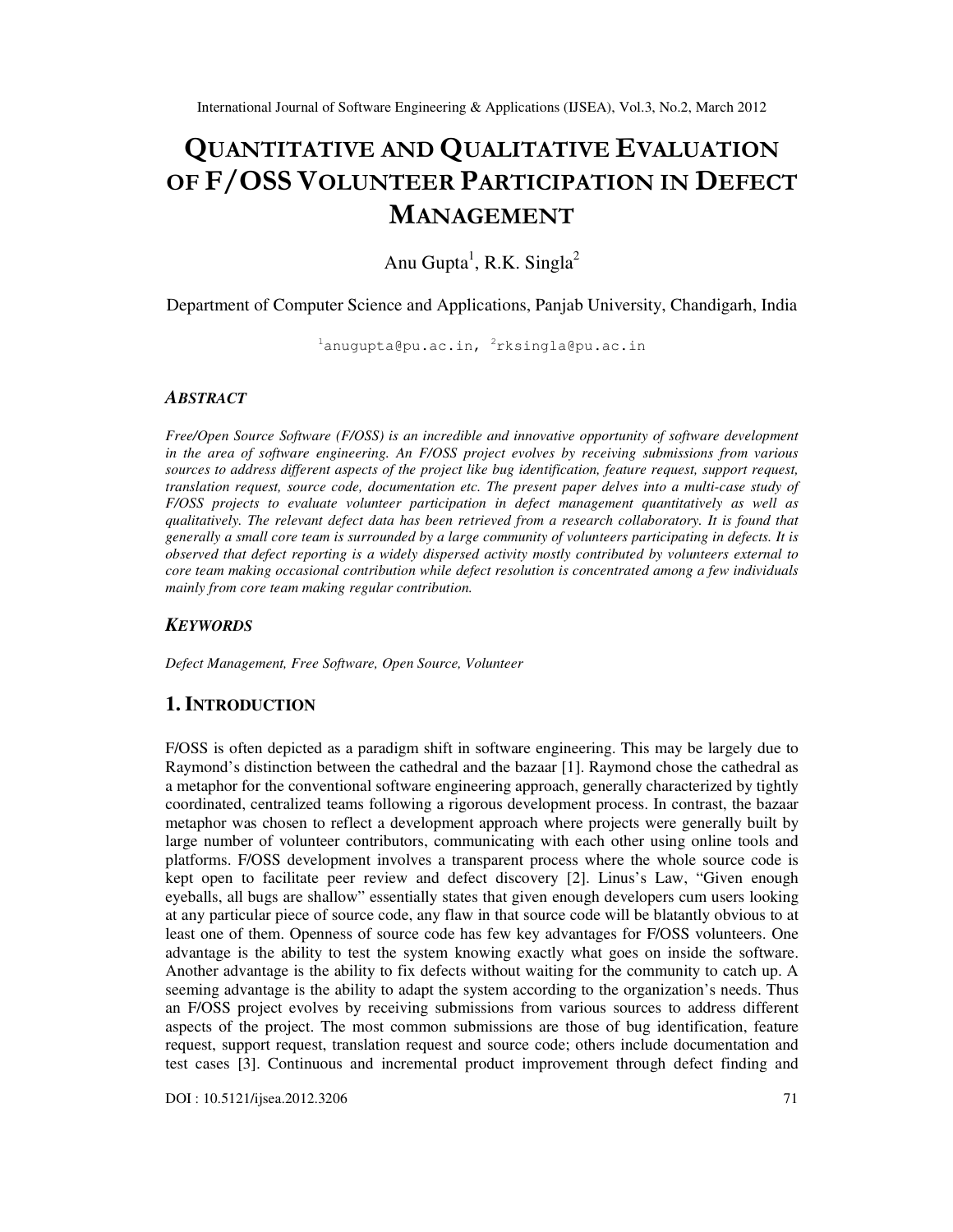fixing is a development hallmark of the F/OSS paradigm and is embodied in Eric Raymond's original characterization "Release early, Release often" [1]. The idea is to get quick feedback, which can then be incorporated back into the product. Thus Defect Management System provides an effective mechanism for recording and tracking of defects as well as promotes volunteer involvement and peer review process. All the users may not have knowledge to participate in the development or code review of an F/OSS Project but such users may report bugs or request new features. They may also comment on existing defect reports or help in their removal, for example by reproducing them or supplying more information. A large amount of defect related data flows back and forth between the developers and the users of the F/OSS Projects. Hence in most of the F/OSS projects, substantial amount of defect data gets accumulated in the Defect Management Systems over the period. This valuable defect data can be analyzed from various perspectives. Moreover the availability of huge amount of information with a great variety in size, programming languages, tools, methods etc. offers the possibility of creating a comparison framework among F/OSS Projects from which knowledge and experience can be gained. In the current research, the defect data of various F/OSS Projects is analyzed to have qualitative and quantitative evaluation of volunteer participation.

The rest of the paper is organized as follows; Section II describes the organizational structure of F/OSS participants and the factors motivating their participation in F/OSS projects. Section III presents research methodology where sample selection and data extraction mechanism are briefly described. It further highlights the quantitative results. Section IV discusses the results obtained. Finally, Section V concludes and provides directions for future work.

# **2. VOLUNTEER PARTICIPATION IN F/OSS PROJECTS**

The set of people that contribute code to a specific F/OSS Project is generally composed of those who are also users of the code produced. This means that F/OSS developers are a subset of the F/OSS user community [4]. The F/OSS community may be divided as shown in Figure 1.

These divisions are informal and the same developer may play different roles at different times during the lifecycle of an F/OSS Project. As shown in Figure 1, an F/OSS Project generally has a core team of few dedicated developers surrounded by a larger ring of few hundred interested collaborators who perform field testing and further surrounded by thousands or tens of thousands of users who may only be using the project [4].

However some users may eventually migrate from the outer ring to the inner rings. Some of the potential users might provide feedback and contribute to the development. Contributions can be in form of bug reports, feature requests, patch submissions or miscellaneous [5]. Most contributions will contain some sort of user insight which the development team might find useful. However, some of the suggestions may not be valid, thus rejected and not being incorporated in the F/OSS Project. The important point is that F/OSS makes it possible for an aspiring and technically capable software developer to play a larger role through continual contributions.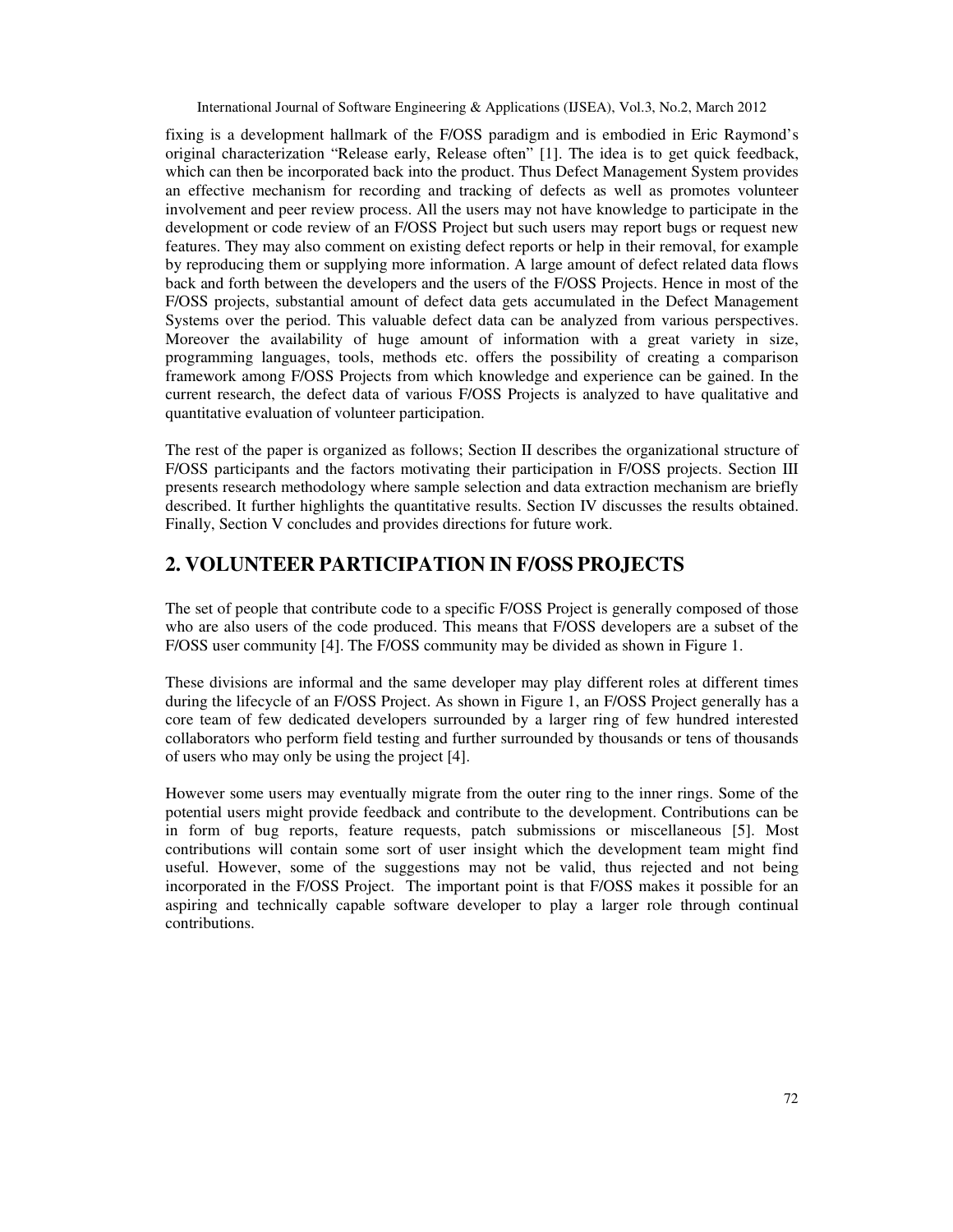

Figure 1. F/OSS Development Team Structure [4]

#### **2.1. Driving Factors for F/OSS Volunteer Participation**

There are several driving factors which motivate participation in F/OSS development:

- *Need For Product:*  Participating in order to create, customize or improve a product or feature which they require for their personal need [1], [6], [7].
- *Enjoyment, Desire to Create and Improve:*  Participating because one enjoys it; finds creating or improving software interesting [8].
- *Reputation and Status Within the Community*: Participating in order to build or maintain reputation or status within the community [1], [9].
- *Affiliation:*  Participating in order to socialize or spend time with like-minded individuals [1].
- *Values and Ideology:*  Participating to promote specific ideals e.g. the free software philosophy [1], [8], [10].
- *Learning and Career Concerns:*  Participating to improve one's skills, with the belief that such improvement will lead to a better job or promotion [1], [9], [11], [12].

## **3. RELATED WORK**

Several studies have also been conducted which make use of historical data of F/OSS projects. A study of popular Apache web server and Mozilla web browser quantified aspects of developer participation, core team size etc. by using e-mail archives of source code change history and defect reports [13]. Another study analyzed the temporal changes among various F/OSS projects and discussed the distribution of defects among various categories on the basis of statistics provided by SourceForge [14]. A study analyzed the debugging process of nine popular F/OSS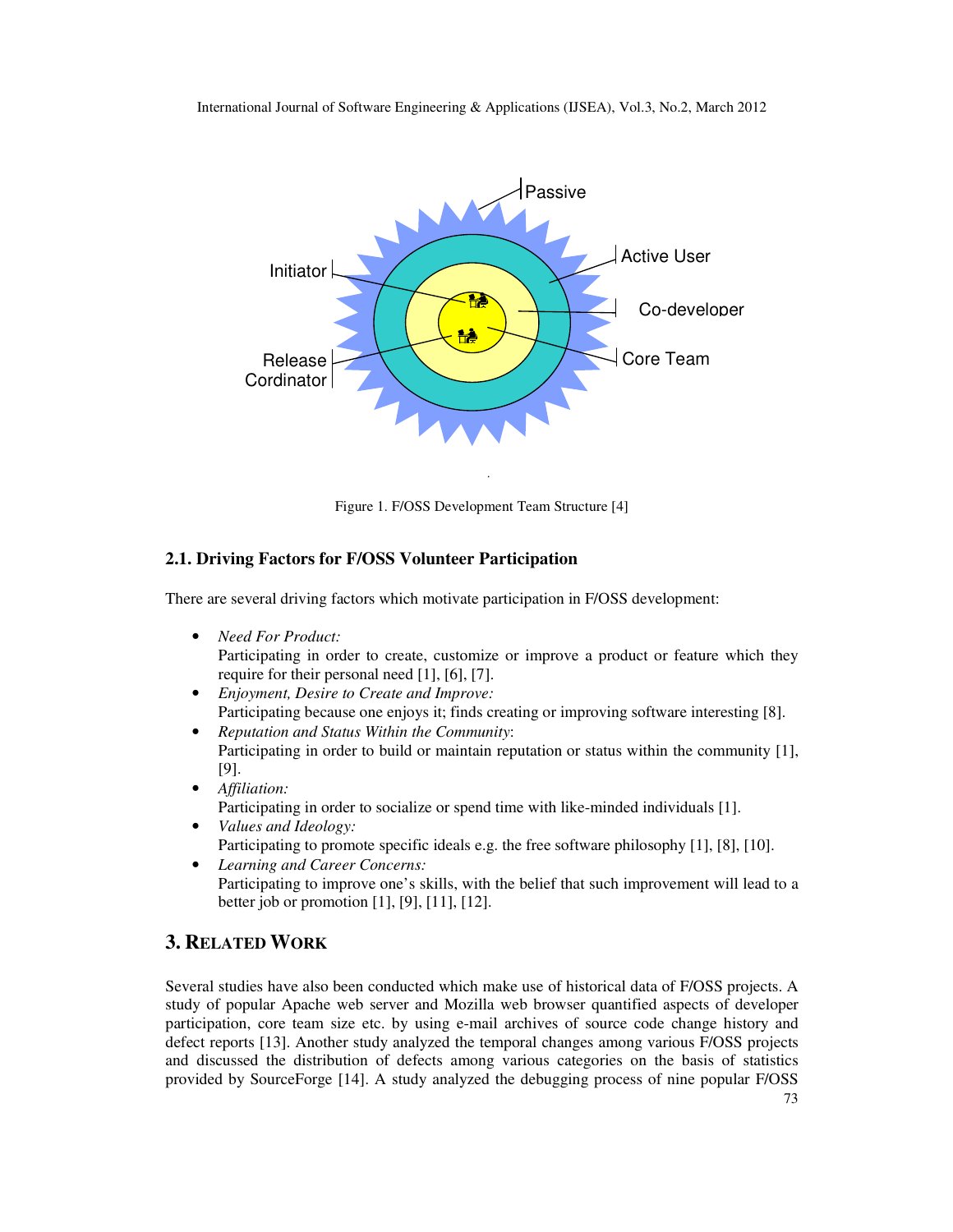Projects and highlighted four types of bug fixing processes that can be distinguished by considering temporal continuity and efficiency dimensions [15]. A number of statistical analyses have been recorded about the F/OSS Project Debian to make observations on the effectiveness of the F/OSS development process used by projects such as Debian [16]. Another study has investigated the coordination practices adopted within four F/OSS development teams focusing particularly on bug fixing process and confirmed the validity of Raymond's Bazaar metaphor for bug fixing process [17]. Various methods have also been developed that allow automated analyses such as a counter for physical source lines of code and tools to evaluate and interpret CVS and change log data [18] [19]. Moreover, some quantitative analyses have been published, such as one about GNOME [20] and one examining the code quality of various projects [21].

Even though there are number of qualitative and quantitative studies about F/OSS, little attention has been paid to the rich information stored in Defect Management System of F/OSS Projects. It is also found that some very successful projects have caught the attention of researchers generally. Raymond suggested that the high quality and success of F/OSS is connected to user involvement and peer review [1]. A Defect Management System effectively extends the user involvement and peer review process. All users may not have the knowledge to participate in the development or code review of an F/OSS Project but such users can report bugs or request new features. They may also comment on existing defect reports or help in their removal, for example by reproducing them or supplying more information. The importance of user involvement has greatly been emphasized [11]. It has also been found that a rich community of user-to-user assistance provides technical help and support to each other [7]. Volunteers can steer the F/OSS Project in a particular direction through emphasis on certain feature requests and can work with other developers to remove defects, thereby increasing the quality of the F/OSS product. There is a considerable requirement of effort to establish methods specifically focusing upon extensibility and maintainability which can help potential users to choose the most appropriate F/OSS Product in a much easier, faster and more efficient manner.

## **4. RESEARCH METHODOLOGY**

The current study aims to evaluate the F/OSS volunteer participation in defect management on the basis of two perspectives i.e. participation in defect reporting and participation in defect resolution.

## **4.1. Project Selection and Data Collection**

In the current study, F/OSS Projects are selected from SourceForge, a centralized place for F/OSS developers to host their projects [22]. It is the world's largest F/OSS Projects repository with more than 230,000 F/OSS projects and over 2 million registered users. It provides some of the best empirical data on F/OSS research. A single source is chosen to select projects in order to control for differences in available tools and project visibility. In spite of large number of projects hosted, only a small proportion of these projects are actually active. Also many of the F/OSS Projects either do not use or do not allow public access to Defect Management System. Hence those projects are considered for which defect related data is publicly accessible and is being maintained completely at SourceForge. Another criterion used for selection of projects is the project development stage (1-6 where 1 is the planning and 6 is a mature stage). A cut-off of 5 is chosen which indicates that the selected projects are at similar stage of development and are not in the early stage of development lifecycle.

A total of 20 projects are selected which constitute a diverse mix of project size, team size, nature of application and targeted end user type. Selection of limited number of projects has helped to carry out in-depth study. For all the selected F/OSS projects, detailed defect data is downloaded from SourceForge Research Data Archive (SRDA) for the period starting from their respective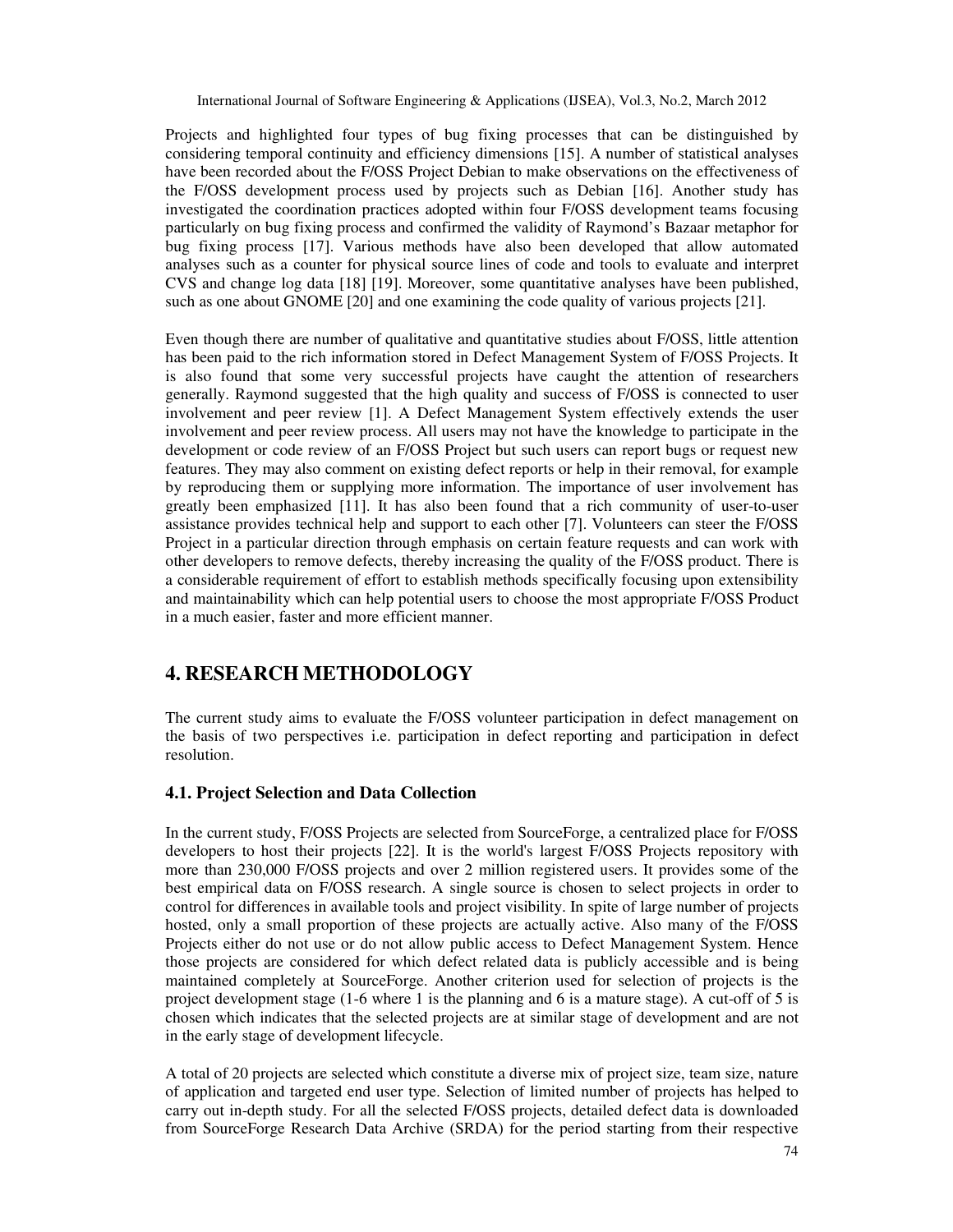Registration Date to October 2008 [23]. The defect data is downloaded on the basis of unique Project ID assigned to each project at SourceForge and is stored in the local repository (mySQL) aggregating more than 60,000 defect records. Further the Defect Analysis and Reporting Tool (DART) is used to carry out exhaustive analysis of defect data and generate variety of textual/graphical reports.

## **4.2. Quantitative Results**

The detailed results obtained are being presented with the help of statistics and various graphs in the following subsections.

## **4.2.1. Volunteer Participation in Defect Reporting**

Raymond, in his seminal work, describes the importance of users [1]. Every project needs a constituency of users who use the project, want the project to work and are sufficiently committed to make at least some efforts towards improving it. The consistent involvement of such volunteers makes the discovery and elimination of defects easier and quicker [24].

It is seen that all the projects have quite large number of downloads. These downloads could be made by existing users for a new version release or by potential users in anticipation of use. There could be circumstances that a project is either repeatedly downloaded or downloaded but never used. Assuming that only 10% of total downloads are actually being used, the graphs have been plotted to compare the total downloads, 10% of total downloads and number of distinct participating users. Such graphs for some of the F/OSS projects are shown in Figure 2 and 3. It is observed that even in comparison to 10% of total downloads; the number of contributing users for defects is scanty.

A graph has also been plotted to compare average number of volunteers participating in defects with average core team size for all the selected F/OSS Projects (Figure 4). It is found that generally a small team is surrounded by a large community of volunteers participating in defects. In order to participate in a project, a volunteer is supposed to get registered on the project web site. But many volunteers also participate through guest login referred as anonymous volunteer. A graph (Figure 5) has been plotted to compare the participation of anonymous volunteers with other registered volunteers. It is found that quite large contribution is from anonymous volunteers i.e. 30% on an average.



Figure 2. Volunteer Participation in Defect Reporting in F/OSS Projects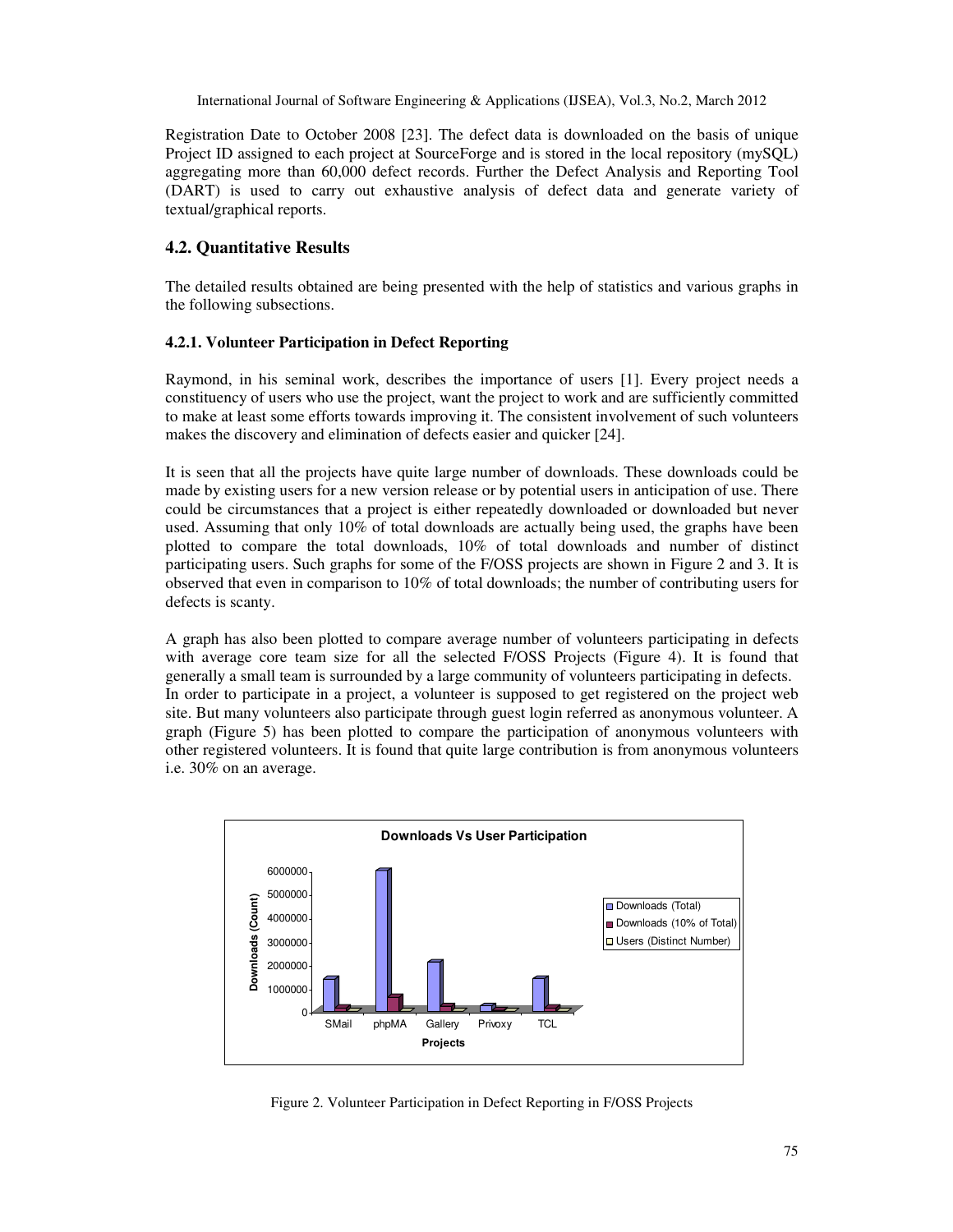

International Journal of Software Engineering & Applications (IJSEA), Vol.3, No.2, March 2012

Figure 3. Volunteer Participation in Defect Reporting in F/OSS Projects



Figure 4. Core Team Vs Other Volunteers Participation in Defect Reporting

Figure 6 and Table 1 highlight the proportion of defects reports submitted by core team and the participants external to core team. In most of the selected F/OSS Projects, it is found that the major proportion of defect reports is contributed by volunteers external to core team.

To determine the regularity of participating volunteers in defect reporting, the participating volunteers have been distributed on the basis of number of defect reports submitted by them (Once, Twice, Thrice, 4 to 10 times, More than 10 times). Figure 7 and 8 show the graphs for the same. Looking at the percentage of volunteers in each category, it has been observed that the most of the registered volunteers are not participating regularly. A very small percentage of volunteers are submitting defect reports more than 10 times.

Table 2 highlights descriptive statistics for some of the selected projects which are computed on the basis of number of defects reported by each registered volunteer. Average number of defects being reported ranges from 1.49 to 3 defects per volunteer in the above mentioned projects. In all the above projects, high positive values of skewness indicate that distributions are skewed positively or to the right which refers that quite large numbers of people are reporting defects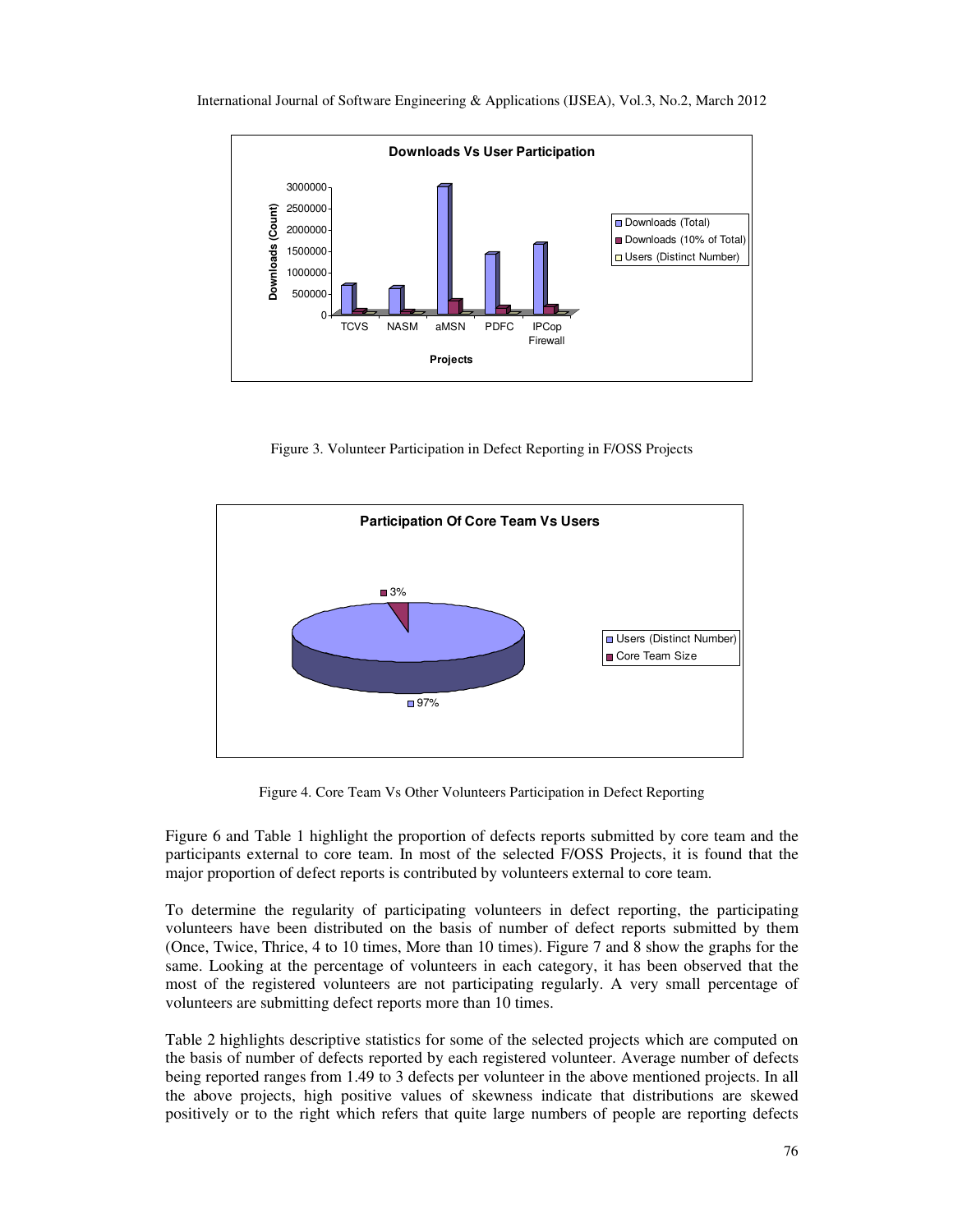once, twice or thrice. Looking at the average of 20 projects, about 91% of the volunteers are contributing once, twice or thrice. A very few volunteers are regular users (Figure 9).



Figure 5. Anonymous Vs Registered Volunteers Participation in Defect Reporting

| Project        | <b>Core Team</b> | <b>Anonymous</b> | <b>Others</b> | <b>Total</b> |
|----------------|------------------|------------------|---------------|--------------|
| SMail          | 1.50             | 42.49            | 56.01         | 100.00       |
| phpMA          | 8.33             | 19.54            | 72.13         | 100.00       |
| Gallery        | 9.60             | 22.19            | 68.21         | 100.00       |
| Privoxy        | 5.64             | 71.68            | 22.68         | 100.00       |
| <b>TCL</b>     | 33.52            | 41.08            | 25.41         | 100.00       |
| Webmin         | 0.10             | 60.93            | 38.97         | 100.00       |
| <b>HSQLDB</b>  | 11.00            | 31.40            | 57.60         | 100.00       |
| <b>NSIS</b>    | 8.04             | 39.82            | 52.14         | 100.00       |
| <b>TCVS</b>    | 14.34            | 0.00             | 85.66         | 100.00       |
| <b>NASM</b>    | 28.07            | 42.52            | 29.40         | 100.00       |
| aMSN           | 0.67             | 46.35            | 52.98         | 100.00       |
| <b>PDFC</b>    | 0.24             | 64.20            | 35.56         | 100.00       |
| <b>IPCF</b>    | 8.73             | 1.35             | 89.92         | 100.00       |
| hCRM           | 93.92            | 1.03             | 5.05          | 100.00       |
| <b>KeePass</b> | 8.62             | 49.31            | 42.07         | 100.00       |
| ClamWin        | 0.23             | 58.18            | 41.59         | 100.00       |
| Azureus        | 1.32             | 7.14             | 91.53         | 100.00       |

Table 1. Percentage Contribution in Defect Reporting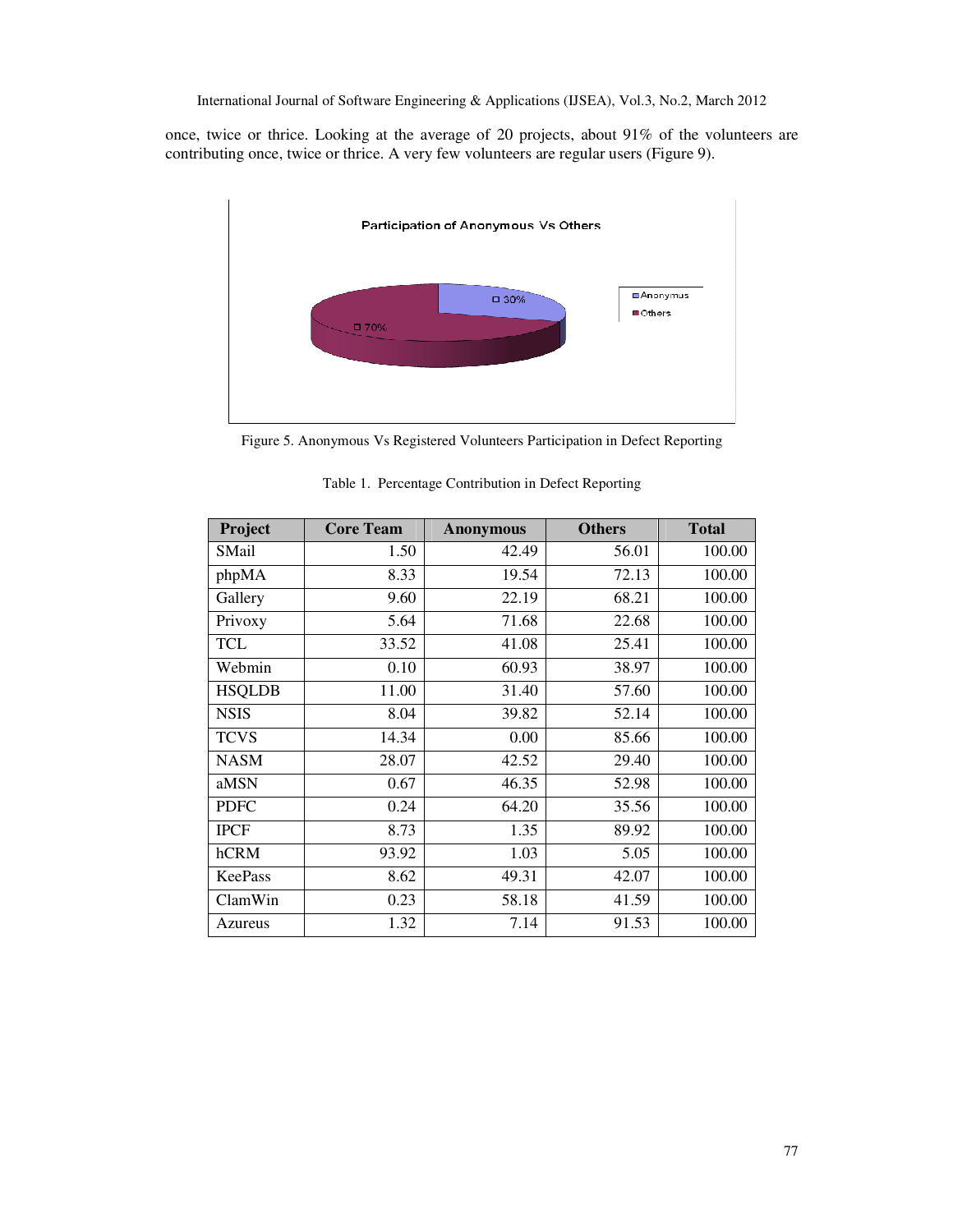

Figure 6. Contribution in Defect Reporting



Figure 7. Volunteers Participation (Regularity) in Defect Reporting among F/OSS Projects



Figure 8. Volunteers Participation (Regularity) in Defect Reporting among F/OSS Projects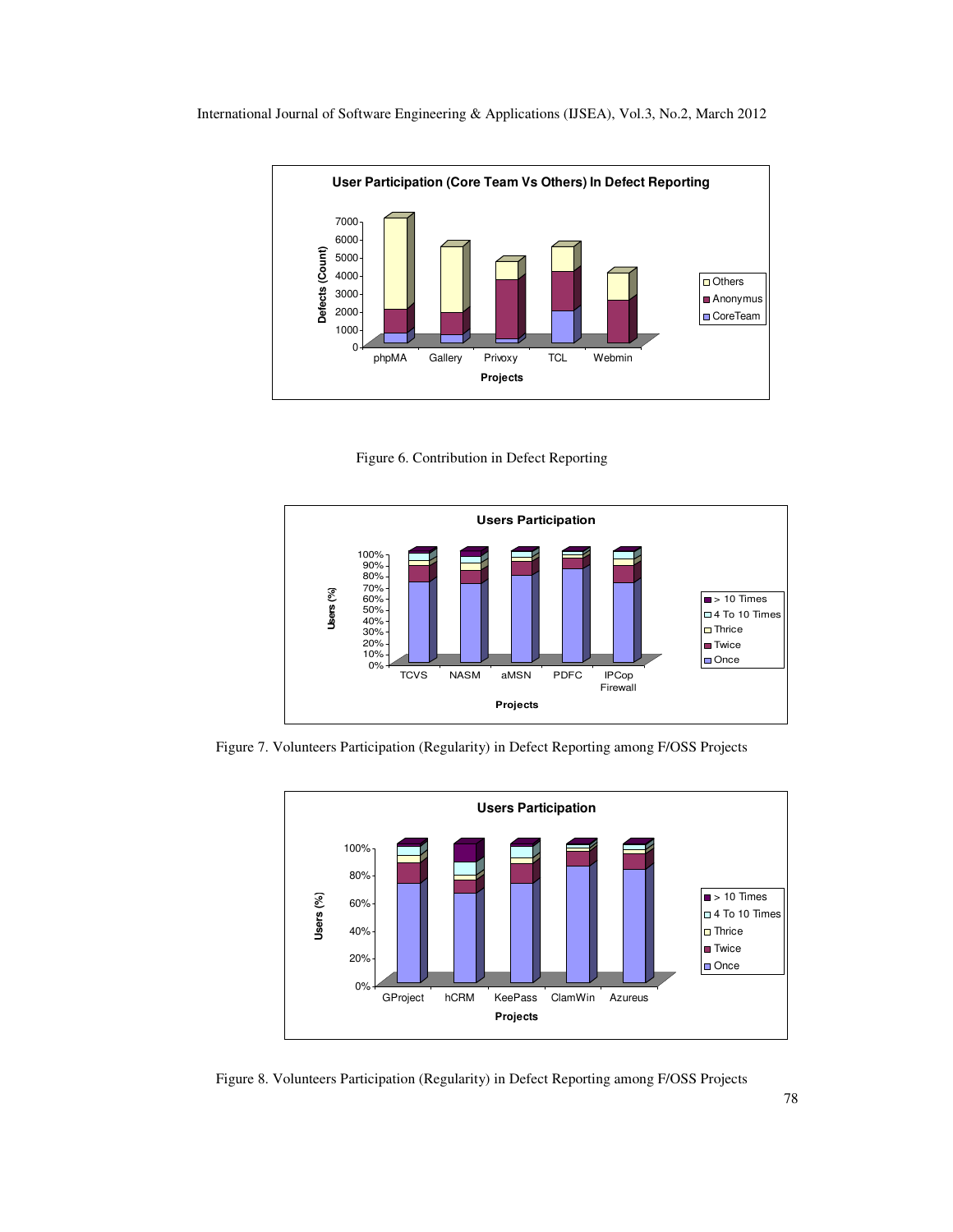|                 | <b>SquirrelMail</b> | php Myadmin | <b>Tortoise</b> | <b>Netwide</b>   | aMSN |
|-----------------|---------------------|-------------|-----------------|------------------|------|
|                 |                     |             | <b>CVS</b>      | <b>Assembler</b> |      |
| Mean            | 1.73                | 2.19        | 1.97            | 3.01             | 1.49 |
| <b>Standard</b> | 3.26                | 7.40        | 4.34            | 12.43            | 1.57 |
| Deviation       |                     |             |                 |                  |      |
| <b>Skewness</b> | 18.49               | 15.15       | 12.37           | 10.22            | 7.83 |
| Sum of          | 2496                | 5622        | 2162            | 346              | 1593 |
| Reported        |                     |             |                 |                  |      |
| <b>Defects</b>  |                     |             |                 |                  |      |
| Count of        | 1446                | 2568        | 1101            | 115              | 1070 |
| Registered      |                     |             |                 |                  |      |
| Volunteers      |                     |             |                 |                  |      |

International Journal of Software Engineering & Applications (IJSEA), Vol.3, No.2, March 2012 Table 2. Descriptive Statistics on Volunteers Participation in Defect Reporting



Figure 9. Mean Volunteers Participation (Regularity) in Defect Reporting

## **4.2.2. Volunteer Participation in Defect Resolution**

Core Team and volunteers other than core team are free to participate in defect resolutions. So analysis is carried out among selected projects to observe the proportion of defects resolved by core team, anonymous and others (Figure 10 and Table 3). It is found that in several projects, major proportions of defects are resolved by core team.

Further to determine the regularity of participants in defect resolution, the participating volunteers have been distributed on the basis of number of defects resolved by them (Once, Twice, Thrice, 4 to 10 times, More than 10 times). Figure 11 and 12 show the graphs for the same. Looking at the percentage of volunteers in each category, it has been observed that most of the defects are resolved by participants contributing frequently (4 to 10 times or More than 10 times).

Table 4 highlights descriptive statistics on participation of registered volunteers in defect resolution for some of the selected projects. As compared to large number of volunteers participating in defect reporting, defect resolution involves participation from lesser number of volunteers with average number of defects resolved ranging from 61.18 to 300.82 per volunteer in the above mentioned projects.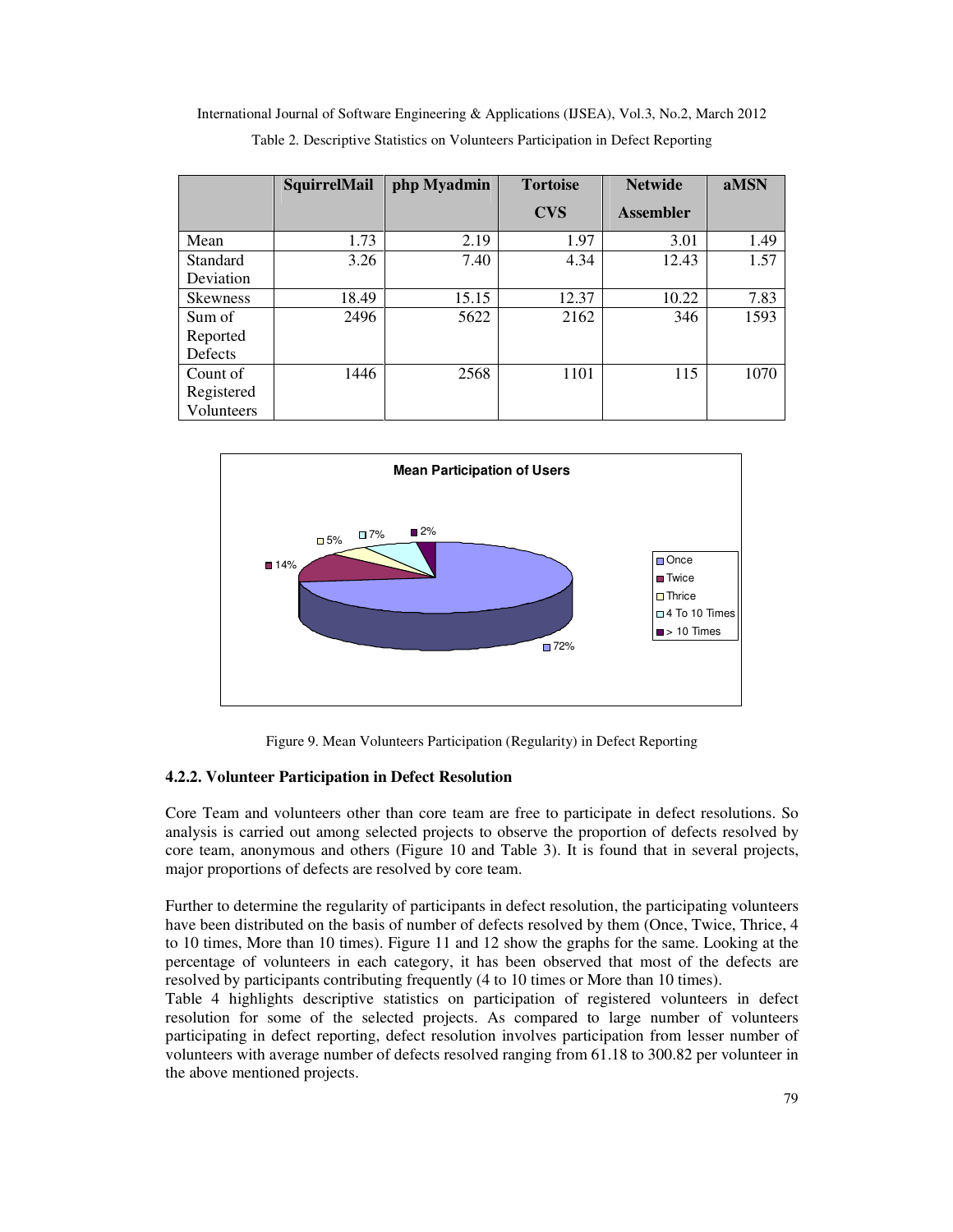In all the above projects, positive values of skewness near to 3 indicate that defect resolution is concentrated among quite small number of registered volunteers making heavy contribution. Figure 13 shows that overall 70% defects are resolved by regular participants.



Figure 10. Contribution in Defect Resolution

| Project        | <b>Core Team</b> | <b>Anonymous</b> | <b>Others</b> | <b>Total</b> |
|----------------|------------------|------------------|---------------|--------------|
| phpMA          | 70.47            | 23.41            | 6.13          | 100.00       |
| Gallery        | 42.28            | 39.60            | 18.12         | 100.00       |
| Privoxy        | 51.31            | 46.82            | 1.87          | 100.00       |
| <b>TCL</b>     | 67.95            | 31.86            | 0.19          | 100.00       |
| SMail          | 12.09            | 71.65            | 16.26         | 100.00       |
| Webmin         | 88.73            | 11.27            | 0.00          | 100.00       |
| <b>HSQLDB</b>  | 86.04            | 13.96            | 0.00          | 100.00       |
| <b>NSIS</b>    | 90.23            | 9.18             | 0.59          | 100.00       |
| <b>TCVS</b>    | 54.63            | 43.22            | 2.14          | 100.00       |
| <b>NASM</b>    | 6.96             | 92.83            | 0.21          | 100.00       |
| aMSN           | 24.51            | 63.98            | 11.51         | 100.00       |
| <b>PDFC</b>    | 0.92             | 99.08            | 0.00          | 100.00       |
| <b>IPCF</b>    | 48.96            | 51.04            | 0.00          | 100.00       |
| GProject       | 31.48            | 66.21            | 2.31          | 100.00       |
| hCRM           | 0.85             | 97.46            | 1.69          | 100.00       |
| <b>KeePass</b> | 0.75             | 99.25            | 0.00          | 100.00       |
| ClamWin        | 39.90            | 60.10            | 0.00          | 100.00       |
| Azureus        | 73.99            | 24.77            | 1.24          | 100.00       |

Table 3. Percentage Contribution in Defect Resolution (Volunteer Type Wise)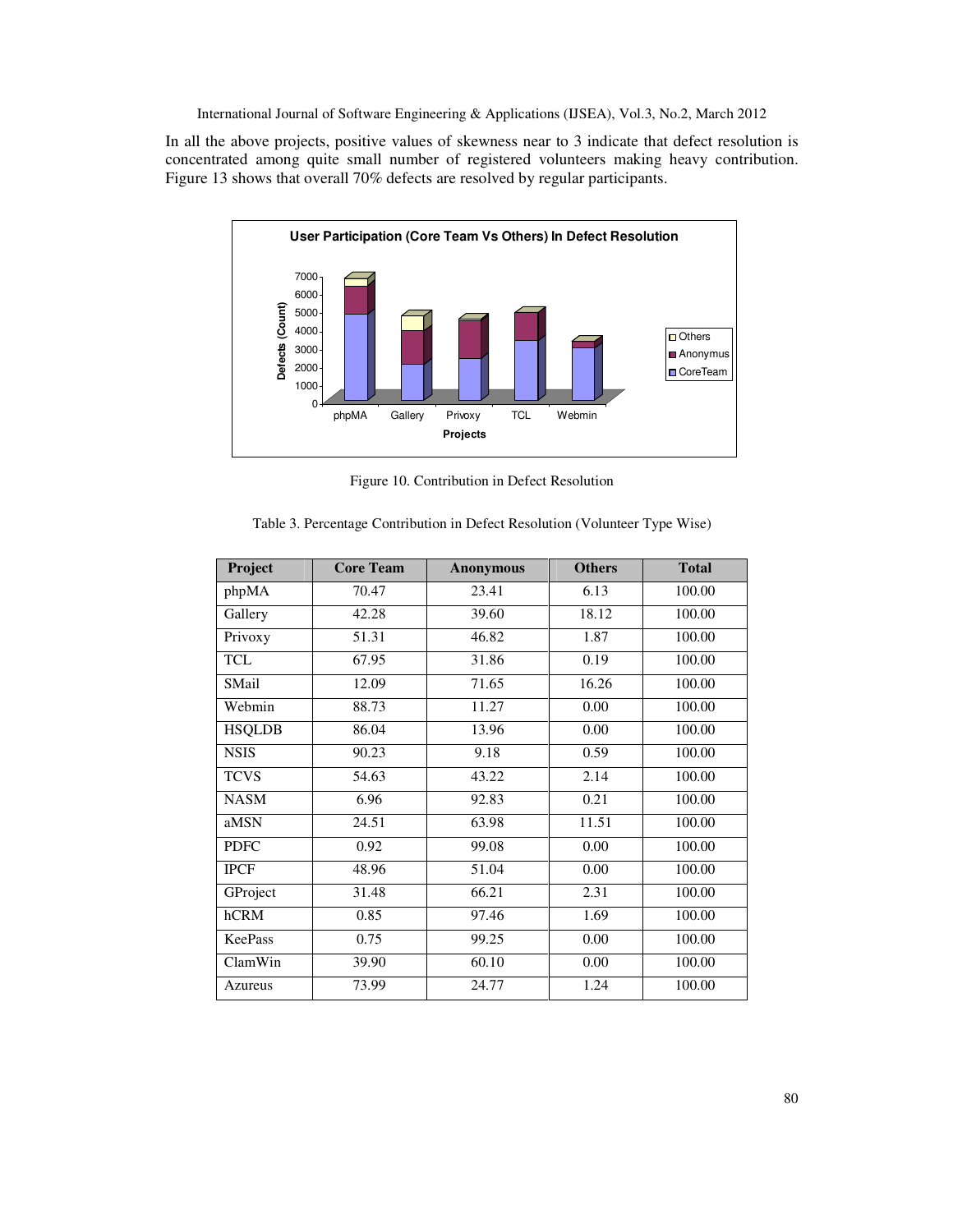

International Journal of Software Engineering & Applications (IJSEA), Vol.3, No.2, March 2012

Figure 11. Volunteers Participation (Regularity) in Defect Resolution of F/OSS Projects



Figure 12. Volunteers Participation (Regularity) in Defect Resolution of F/OSS Projects (6-10)

|  |  | Table 4. Descriptive Statistics of Registered Volunteers Participation in Defect Resolution |
|--|--|---------------------------------------------------------------------------------------------|
|  |  |                                                                                             |

|                 | phpMyadmin | <b>TCL</b> | <b>Fink</b> | <b>NSIS</b> | <b>HSOLDatabase</b> |
|-----------------|------------|------------|-------------|-------------|---------------------|
| Mean            | 300.82     | 117.07     | 61.18       | 137.44      | 82.17               |
| Standard        |            |            |             |             |                     |
| Deviation       | 626.08     | 185.33     | 109.90      | 363.98      | 173.07              |
| <b>Skewness</b> | 3.13       | 2.05       | 2.78        | 2.95        | 2.62                |
| Sum of          |            |            |             |             |                     |
| Defects         |            |            |             |             |                     |
| Resolved        | 5114       | 3278       | 3671        | 1237        | 986                 |
| Count of        |            |            |             |             |                     |
| Registered      |            |            |             |             |                     |
| Volunteers      | 17         | 28         | 60          | 9           | 12                  |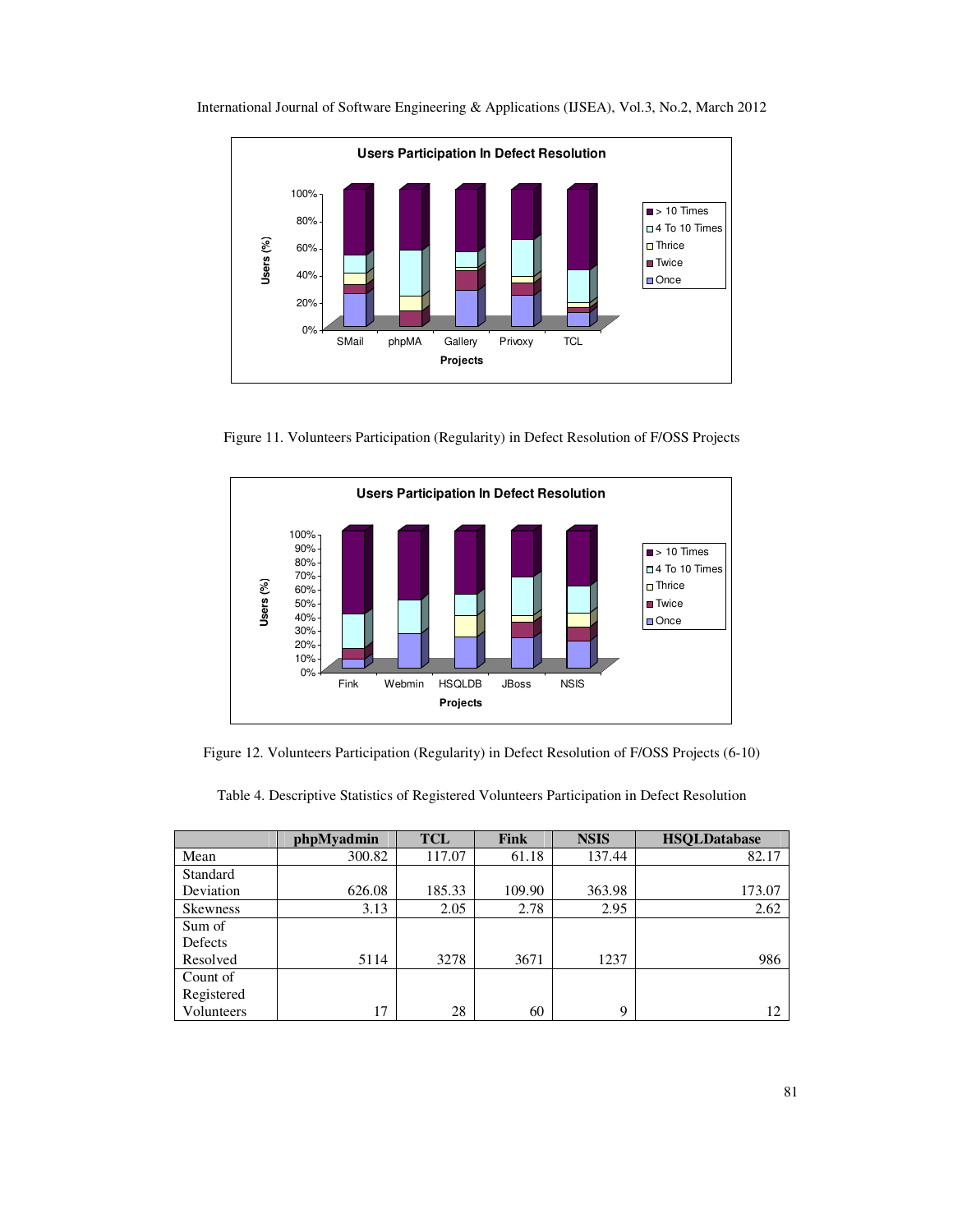

Figure 13. Mean Volunteers Participation (Regularity) in Defect Resolution

# **5. DISCUSSION**

The consistent involvement of global community of volunteers makes the discovery and elimination of defects easier as well as quicker [1]. It is seen that all the projects have quite large number of downloads. These downloads could be made by existing users for a new version release or prospective users may download it in anticipation of use. There could be circumstances that a project is either repeatedly downloaded or downloaded but never used. It is observed that in comparison to total number of downloads; the number of volunteers contributing for defects is quite low. But in comparison to core team size, this figure seems to be quite significant. It is also found that about one third of total defects are made by volunteers who are not registered on the SourceForge. There is no specific reason for anonymous participation but it seems that some volunteers either do not want to disclose their identity or do not want to follow the lengthy procedure of registration. So it is required the volunteer registration procedure should be simplified as well as personal information should be protected from public accessibility. Results about number of times each registered volunteer is participating are quite astonishing. It has been observed that even the most of registered volunteers are not participating regularly. Looking at the average of 20 projects, most of the volunteers are participating once, twice or thrice. A very few volunteers are participating more than three times but their active participation is contributing quite large number of defect reports. Although no significant relationship could be observed between irregular participation in defect reporting and other defect parameters but it seems that one of the probable reasons is that F/OSS volunteers report defects while evaluating the F/OSS product for future use but never start using it or discontinue the usage after some time. In certain cases, the volunteers may be discouraged as they may not be able to get the resolution as per their expectation with in the desired time period.

Core team and volunteers other than core team are free to participate in defect resolutions. So analysis is carried out among all the selected projects to observe the proportion of defects resolved by core team, anonymous and others. It is found that in most of the selected projects, major proportion of defects are resolved by core team contrary to the defects reporting scenario where major contribution is from volunteers other than core team. Further to determine the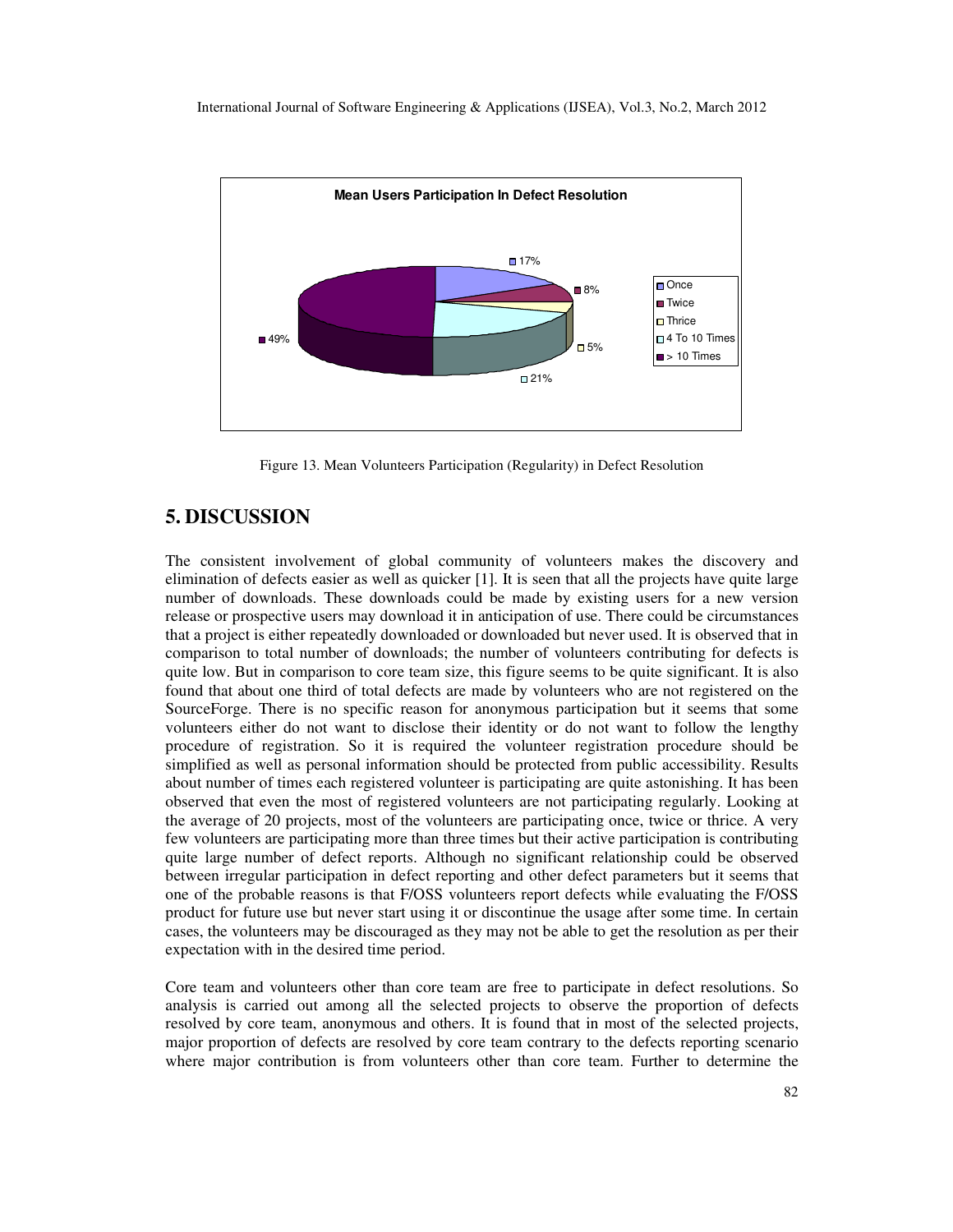regularity of registered participants in defect resolution, the participating volunteers have been distributed on the basis of number of defect reports resolved by them and it has been observed that overall 70% of the defects are resolved by participants contributing frequently (4 to 10 times or more than 10 times). Hence in defect resolution the major contribution is made by members of core team who participate quite regularly.

# **6. CONCLUSION**

The research findings contribute to an understanding of F/OSS development process and provide empirical evidences on volunteer participation in defect reporting and defect resolution. An analysis of more than 60,000 defect reports associated with 20 F/OSS Projects reveals that many important insights can be gained through the analysis of defect data that has been recorded over the years. Generally an F/OSS project is developed by a small team of core developers which is surrounded by a community consisting of large number of globally distributed users. Not every F/OSS user has the technical skills to take part in code review or to carry out development. However, these users can contribute to the project by reporting bugs or by suggesting new features. It is found that size of this globally distributed community is very small in comparison to total number of downloads for the projects. The defect management efforts are not equally distributed among F/OSS community. Defect reporting is a widely dispersed type of action mostly contributed by volunteers external to core team while defect resolution is concentrated among a few individuals mainly from core team. Generally, the most active volunteers in the projects carry out most of the tasks while others contribute only once or twice. Although F/OSS projects are benefited by active participation of globally distributed community in defect reporting but some initiatives need to be taken to encourage their participation in defect resolution also.

## **ACKNOWLEDGMENTS**

We are thankful to the University of Notre Dame for providing access to Sourceforge Research Data Archive (SRDA) for retrieving data on F/OSS projects.

## **REFERENCES**

- [1] Eric S. Raymond, "The Cathedral and the Bazaar", First Monday, vol. 3, no. 3, 1998.
- [2] Joseph Feller, Brian Fitzgerald, Scott A. Hissam and Karim R. Lakhani, Perspectives on Free and Open Source Software, 2005, The MIT Press.
- [3] Anthony Senyard and Martin Michlmayr, "How to Have a Successful Free Software Project", Proceedings of 11th Asia-Pacific Software Engineering Conference (APSEC'04), November 2004, Busan, Korea, pp. 84 – 91.
- [4] Kevin Crowston and James Howison, "The Social Structure of Free and Open Source Software Development", First Monday, vol. 10, no. 2, 2005.
- [5] Cristina Gacek and Budi Arief, "The Many Meanings of Open Source", IEEE Software, vol. 21, no. 1, 2004, pp. 34-40.
- [6] Jennifer W. Kuan, "Open Source Software As Consumer Integration into Production", 2001. Available: http://ssrn.com/abstract=259648
- [7] Nikolaus Frank and Eric Von Hippel, "Satisfying Heterogeneous User Needs via Innovation Toolkits: The Case of Apache Security Software", Research Policy, vol. 32, no. 7, 2003, pp. 1199-1215.
- [8] Ron Goldman and Richard P. Gabriel, Innovation Happens Elsewhere Open Source as Business Strategy, Boston: Morgan Kaufmann, 2005.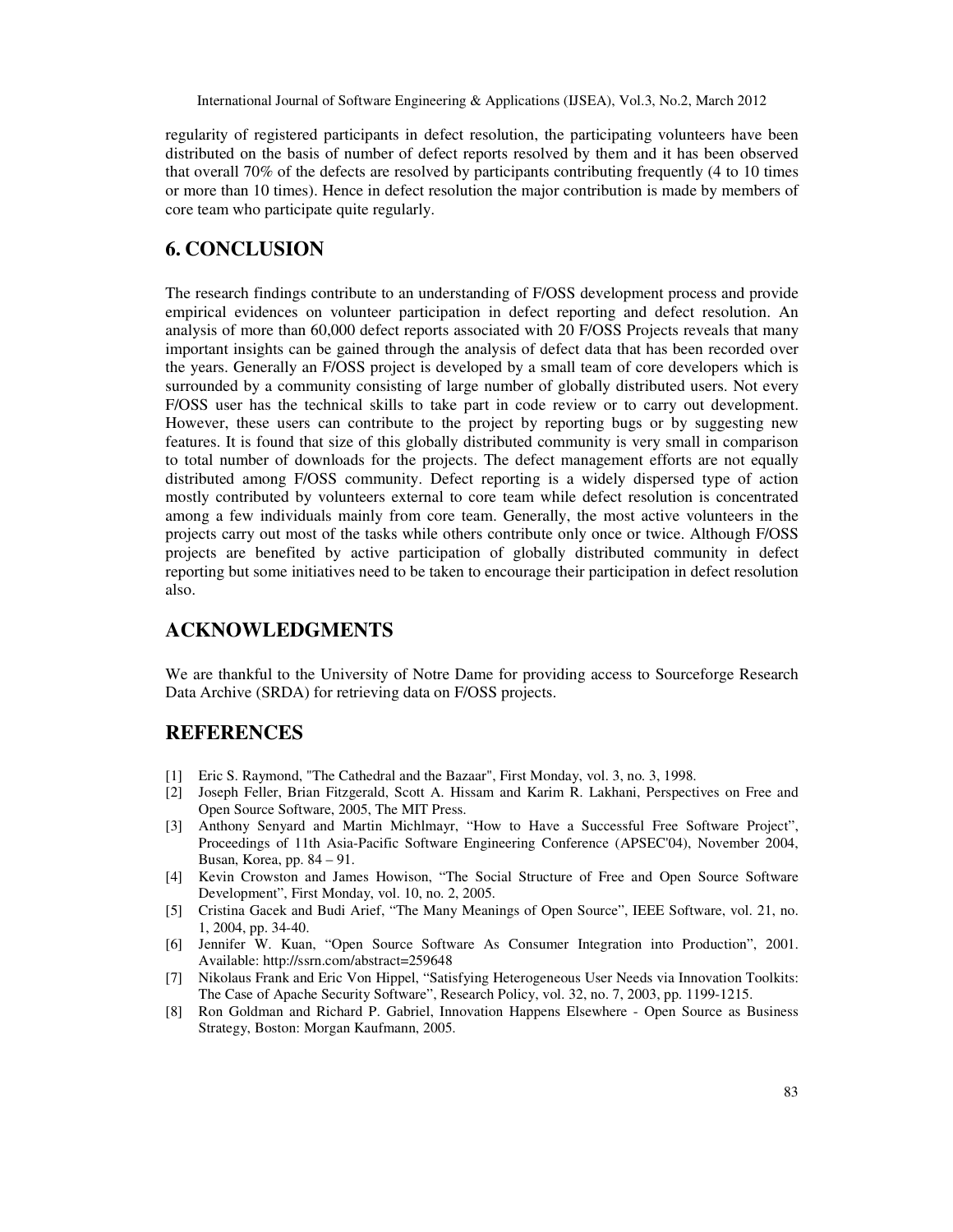- [9] Karim R. Lakhani and Eric Von Hippel, "How Open Source Software Works:"Free" User-to-User Assistance", MIT Sloan Working Paper, No. 4117-00,2000. Available: ttp://opensource.mit.edu/papers/lakhanivonhippelusersupport.pdf
- [10] Richard Stallman, "Why software should be free", 1992. Available: http://www.gnu.org/philosophy/shouldbefree.html
- [11] Jean Tirole and Josh Lerner, "The Simple Economics of Open Source", Journal of Industrial Economics, vol. 52, 2002, pp. 197-234
- [12] Jeffery A. Roberts, I. Hann, Sandra A. Slaughter, "Understanding the Motivations, Participation and Performance of Open Source Software Developers: A Longitudinal Study of the Apache Projects", Management Science, vol. 52, no. 7, 2006, pp. 984-999.
- [13] Audris Mockus, Roy Fielding and James D. Herbsleb, "Two Case Studies of Open Source Software Development: Apache and Mozilla" ACM Transactions on Software Engineering and Methodology, Vol. 11, No.3, 2002, pp 309–346.
- [14] Dawid Weiss, "A Large Crawl and Quantitative Analysis Of Open Source Projects Hosted On Sourceforge", Research Report ra-001/05(2005), Institute of Computing Science, Pozna University of Technology, Poland.

http://www.cs.put.poznan.pl/dweiss/xml/publications/index.xml

- [15] Chiara Francalanci and Francesco Merlo, "Empirical Analysis of the Bug Fixing Process in Open Source Projects", Open Source Development, Communities and Quality, Springer Boston, Vol. 275, 2008, pp 187-196.
- [16] Martin Michlmayr and Anthony Senyard, "A Statistical Analysis of Defects in Debian and Strategies for Improving Quality in Free Software Projects", The Economics of Open Source Software Development, Elsevier B.V., 2006, pp 131–148.
- [17] Kevin Crowston and Barbara Scozzi, "Bug Fixing Practices within Free/Libre Open Source Software Development Teams", Journal of Database Management, Vol. 19, No. 2, 2008, pp 1-30.
- [18] David A. Wheeler, "Estimating Linux's Size Version 1.04", May 2001. http://www.dwheeler.com/sloc/ [Online]
- [19] Daniel German and Audris Mockus, " Automating the Measurement of Open Source Projects", Proceedings of the 3rd Workshop on Open Source Software Engineering, International Conference on Software Engineering, May 2003, Portland, Oregon, USA.
- [20] Stefan Koch, "Effort Modeling and Programmer Participation in Open Source Software Projects '', Information Economics and Policy, Vol. 20, No. 4, 2008, pp 345-355.
- [21] Ionic Stamelos, Lefteris Angelis, Apostolos Oikonomou and Georgios L. Bleris, "Code Quality Analysis in Open Source Software Development", Information Systems Journal, Vol. 12, No. 1, 2002, pp 43-60.
- [22] "SourceForge", Available: http://sourceforge.net/
- [23] Yongqin Gao, Matthew Van Antwerp, Scott Christley and Greg Madey, "A Research Collaboratory for Open Source Software Research", Proceedings of 29th International Conference on Software Engineering + Workshops (ICSE-ICSE Workshops 2007), International Workshop on Emerging Trends in FLOSS Research and Development (FLOSS 2007), May 2007, Minneapolis, Minnesota, USA.
- [24] Walt Scacchi, "Is Open Source Software Development Faster, Better and Cheaper than Software Engineering", 2nd ICSE Workshop on Open Source Software Engineering, May 2002, Orlando, Florida, USA.